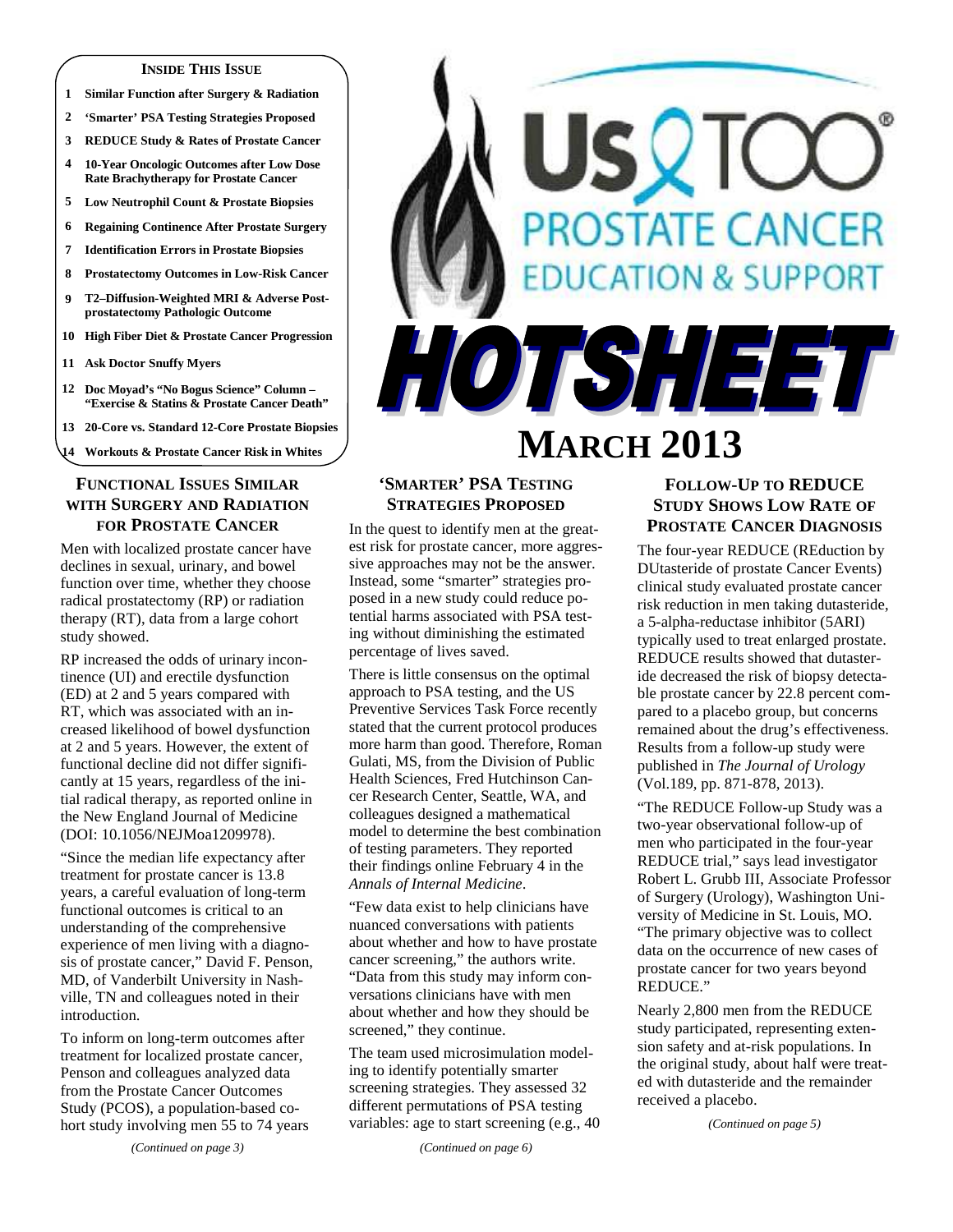

#### US TOO INTERNATIONAL STAFF:

THOMAS N. KIRK, PRESIDENT AND CEO TERRI GIBBONS LIKOWSKI, CHAPTER SVCS PROG MGR, TOLL FREE PHONE #: 1-877-978-7866 JACQUELINE KONIECZKA, OFFICE MANAGER

RYAN MAGUIRE, COMMUNICATIONS COORD. US TOO BOARD OF DIRECTORS:

#### *EXECUTIVE COMMITTEE/OFFICERS*

KAY LOWMASTER, MSW, LCSW, CHAIRMAN DAVID P. HOUCHENS, PHD, VICE-CHAIRMAN JEAN JEFFERIES, TREASURER HOWARD KACZMAREK, SECRETARY

*DIRECTORS:*  JAMES C. HAMMACK, DDS JERRY HARDY DAVID M. LUBAROFF, PHD JEFF MILLS JAMES L. RIEDER DEXTER C. RUMSEY III WILLIAM SEIDEL REV. HAROLD "HAL" TEUSCHER

THOMAS N. KIRK, PRESIDENT AND CEO

US TOO INTERNATIONAL, INC. IS INCORPORATED IN THE STATE OF ILLINOIS AND RECOGNIZED AS A 501(C)(3) NOT-FOR-PROFIT CHARITABLE CORPORATION

#### **DONATIONS / GIFTS TO US TOO ARE TAX DEDUCTIBLE**

5003 FAIRVIEW AVE. DOWNER'S GROVE, IL 60515 PHONE: (630) 795-1002 / FAX: (630) 795-1602

**WEBSITE: WWW.USTOO.ORG**

COPYRIGHT 2013, US TOO INTERNATIONAL, INC.

# **POPULATION-BASED 10-YEAR ONCOLOGIC OUTCOMES AFTER LOW-DOSE-RATE BRACHYTHERAPY FOR LOW-RISK AND INTERMEDIATE-RISK PROSTATE CANCER**

Morris WJ, Keyes M, Spadinger I, et al

#### **Cancer 26 December 2012; Epub ahead of print**

**Background:** The objective of this study was to report the rates of diseasefree survival (DFS), cause-specific survival (CSS), and overall survival (OS) after low-dose-rate (LDR) prostate brachytherapy (PB).

**Methods:** Data from 1006 consecutive men with prostate cancer who received LDR-PB and underwent implantation on or before October 23, 2003 were extracted from a prospective database on November 11, 2011. The selected men had low-risk (58%) or intermediate-risk (42%) disease according to National Comprehensive Cancer Network (NCCN) criteria. Phoenix threshold was used to define biochemical relapse. Sixtyfive percent of men received 3 months of neoadjuvant androgen-deprivation therapy (ADT) and 3 months of concomitant ADT. Univariate and multivariate analyses are reported in relation to patient, tumor, and treatment variables.

**Results:** The median follow-up was 7.5 years. By using Fine and Gray competing risks analysis, the 5-year and 10-

year actuarial DFS rates were 96.7% (95% confidence interval [CI], 95.2%- 97.7%) and 94.1% (95% confidence interval, 92%-95.6%), respectively. When applied to the whole cohort, none of the usual prognostic variables, including dose metrics, were correlated with DFS. However, in both univariate and multivariate models, increasing dose was the only covariate that correlated with improved DFS for the subset of men ( $N = 348$ ) who did not receive ADT ( $P = .043$ ). The actuarial 10-year CSS rate was 99.1% (95% CI, 97.3%- 99.7%). The overall survival rate was 93.8% at 5 years (95% CI, 92%-95.1%) and 83.5% at 10 years (95% CI, 79.8%- 86.6%). Only age at implantation (P = .0001) was correlated with OS in multivariate analysis.

**Conclusions:** In a consecutive cohort of 1006 men with NCCN low-risk and intermediate-risk prostate cancer, the actuarial rate of recurrent disease after LDR-PB was approximately 3% at 5 years and 6% at 10 years.

#### **LOW NEUTROPHIL COUNT PREDICTS A POSITIVE PROSTATE BIOPSY**

Fujita K, Imamura R, Tanigawa G, et al

#### **Prostate Cancer Prostatic Dis 15: 386-90, 2012**

**Background:** Asymptomatic prostatic inflammation may cause increased PSA in some men, leading to unnecessary prostate biopsy. We investigated whether the differential white cell count could predict the result of prostate biopsy.

**Methods:** Prostate needle biopsy was carried out in 323 Japanese men with elevated PSA levels or abnormal digital rectal findings. White blood cell count (WBC), differential white cell count (neutrophils, lymphocytes, basophils, eosinophils, and monocytes), and serum C-reactive protein level were assessed for associations with biopsy findings.

**Results:** In all, 203 (62.1%) were positive for prostate cancer. WBC, neutrophil count (NC), age, PSA, prostate volume, and PSA density (PSAD) were associated with the results of biopsy  $(P<0.05)$ . Mul-

tivariate analysis showed that NC, age, PSA, prostate volume and PSAD were independent predictors. When the cut-off NC was set at 2900/µl, 78 of 104 men (75.0%) with a NC below this value had a positive biopsy, while 125 of 219 (57.0%) men with a NC above this value were positive. The area under the receiver -operator characteristics curve (AUC) for the predicted probability of a positive biopsy for prostate cancer according to the optimum logistic model was 0.83 (95% CI 0.78–0.87), while the AUC for PSA was 0.70 (95% CI 0.64–0.76) and for PSAD was 0.79 (95% CI 0.74–0.84).

**Conclusions:** An elevated NC may be a good indicator of a benign prostate biopsy. Men with a low NC and an increase of serum PSA should strongly be considered for biopsy.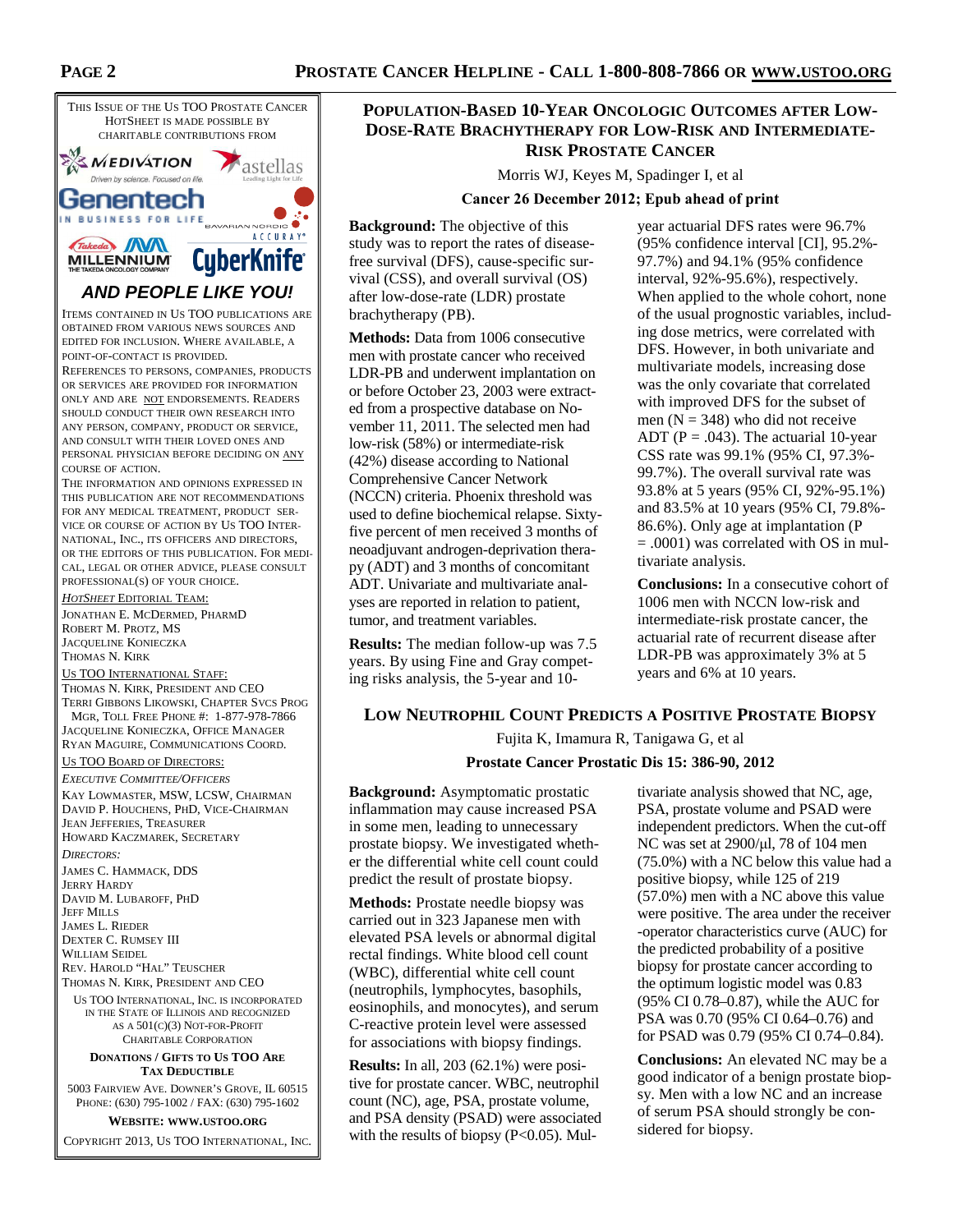#### **FUNCTIONAL OUTCOMES**

*(Continued from page 1)* 

of age diagnosed with prostate cancer in the 1990s and followed prospectively for 15 years. The final analysis involved 1,164 men who had undergone RP and 491 who opted for RT and were treated within 12 months of diagnosis.

At baseline assessment, all PCOS participants provided information about prediagnostic urinary, sexual, and bowel function. Men were contacted at 1, 2, 5, and 15 years after diagnosis and asked to complete surveys related to diseasespecific health-related quality of life.

At 15 years, 322 men (27.7%) in the RP group had died, as had 247 (50.3%) who underwent RT. Overall survey response rates were 87.5% at 2 years, 83.3% at 5 years, and 60.3% at 15 years. At the 2-year mark, the RP group was more than 6 times as likely to have UI as the RT group (OR 6.22, 95% CI 1.92 to 20.29). At 5 years, the odds for UI remained 5 times higher in the RP group (OR 5.10, 95% CI 2.29 to 11.36).

The odds for ED also were significantly increased after RP compared with RT at 2 and 5 years but was associated with significantly lower odds of bowel urgency at 2 year and 5 years compared with RT. At the 15-year follow-up, all of the significant differences had disappeared, although absolute numbers continued to suggest between-group differences:

- $\blacksquare$  Urinary incontinence 18.3% with RP vs. 9.4% with RT (OR 2.3, 95% CI 0.9 to 6.2)
- Erectile dysfunction  $-87.0\%$  vs. 93.9% (OR 0.4, 95% CI 0.1 to 1.2)
- Bowel urgency  $-21.9\%$  vs. 35.8% (OR 0.98, 95% CI 0.5 to 2.1)

Advancing age almost certainly contributed to the high rates of functional problems at 15 years, Penson acknowledged. However, case-control studies by PCOS investigators showed that prostate cancer patients had worse functional outcomes at 5 years vs. age-matched men who had not had prostate cancer.

"While there's definitely an aging effect, I think that we still have to say that some of this is also directly related to primary treatment, secondary treatment, or prostate cancer itself," said Penson.

# **REGAINING CONTINENCE FOLLOWING PROSTATE SURGERY Jeff Pepper, President, Three Ten LLC**

As all prostate surgery survivors know, urinary incontinence (UI) is probably the most unpleasant long term consequence of the surgery, often lasting months or years. Despite improvements in surgical techniques, UI remains a serious impairment to quality of life for those of us who have undergone a radical prostatectomy (RP).

Nearly all men have some degree of UI after RP, because the surgery removes two of our three mechanisms for controlling urine flow. First, the internal urinary sphincter (IUS), an involuntary muscle which exists in men but not in women, is removed or damaged so it can no longer stop urine flow. Second, the lobes of the healthy prostate exert mild pressure on the urethra, also somewhat impeding urine flow. When the prostate is removed, the pressure that it causes is removed. This can be a relief for men who were suffering from impaired urine flow due to an enlarged prostate and find that the urine flow is now unimpeded. However, it's a mixed blessing, because, well, the flow is unimpeded.

So after RP, the only remaining barrier to urine flow is the external urinary sphincter (EUS), a voluntary muscle. Every man is somewhat familiar with this muscle, as it's the one that we use to consciously halt urine flow. (Incidentally, because women don't have an UIS or a prostate, the EUS is their only method for stopping urine flow, and they learn from early childhood how to use it.)

Some men are not used to using this muscle on a constant basis, as they have relied exclusively on the IUS for their entire lives. It's easy to tell if you are one of these men. Just cough, and see whether you involuntarily contract your EUS. Most men do, but some don't. For those who don't, the EUS muscle is relatively weak and needs to be strengthened through exercise. But more importantly, these men never established a mental habit of keeping the EUS contracted. And it can be a real challenge to retrain yourself at age 50, 60 or 70 to keep a muscle contracted that you've been barely aware of for most of your life.

So the challenge for prostate surgery survivors is to learn where the EUS is,

strengthen the muscle, and establish a mental habit of keeping the muscle contracted all day – when walking, when running, when lifting, and so on. For at least 10% of men who have prostate surgery, this process takes more than a year. Progress is gradual, often so gradual that men cannot tell from week to week or month to month if they are getting better.

To help men (and women) get a clearer idea of their progress in overcoming UI, we developed iDry. iDry is a free software app that runs on the Apple iPhone, iPad and iPod Touch. It provides an easy way to log every time you change a pad and diaper, and how wet it was. The app then calculates your total urine lost per day, charts your progress over time, and predicts when, if trends continue, you will be completely dry. The app also can track the effectiveness of different interventions, including diet (such as restricting caffeine and alcohol), physical exercises (such as Kegels), drugs, surgeries, and alternative therapies. You can email results to yourself or your doctor, and you can set the app to give you regular reminders to do your pelvic floor exercises.

iDry was developed by Three Ten LLC with assistance from Dr. Joel Nelson, Chair of the Department of Urology at the University of Pittsburgh Medical Center, and was funded by a grant from the National Institute on Aging. To learn more, visit www.idry.org, or search for "iDry" in the Apple App Store.

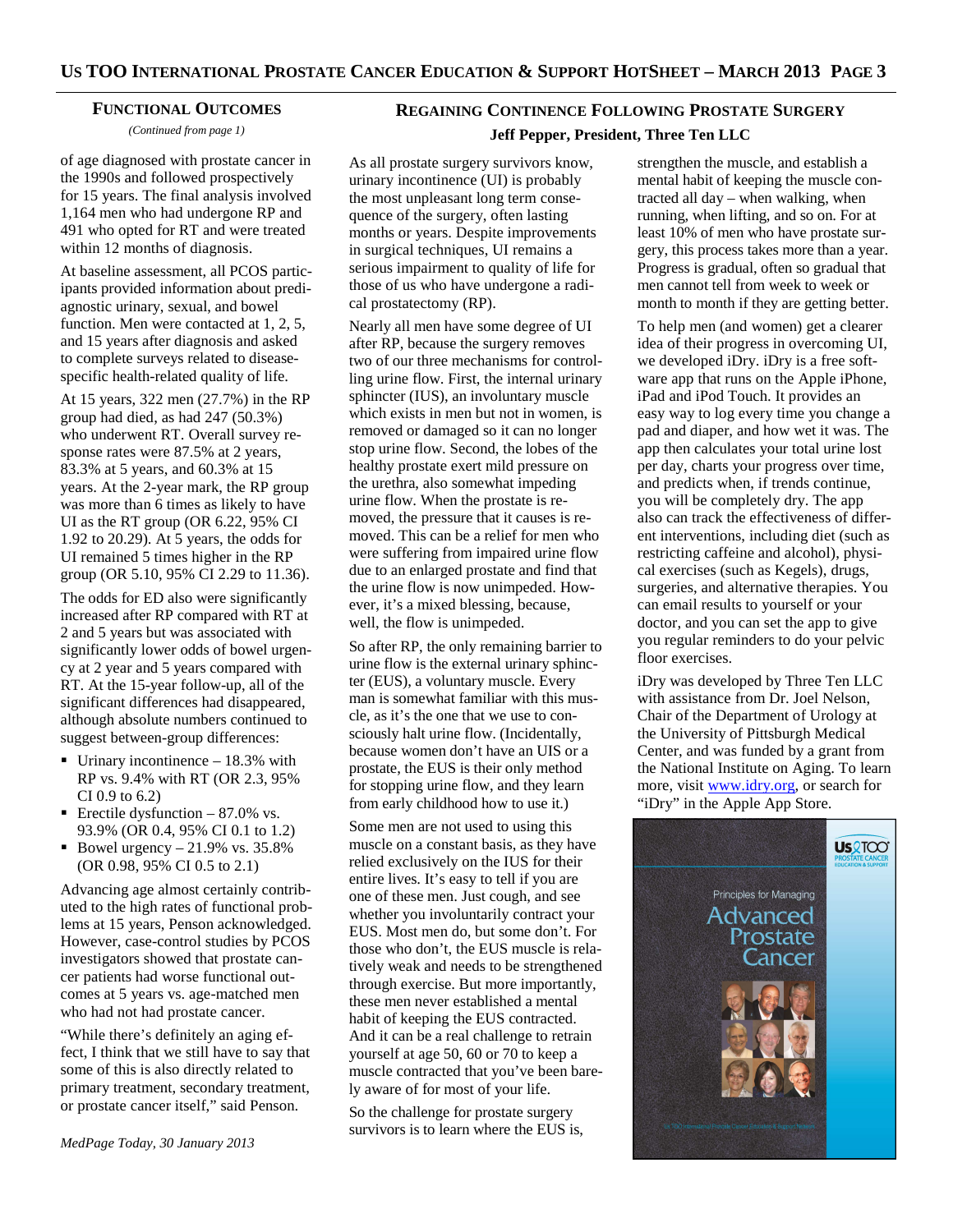# **STUDY SHOWS ID ERRORS IN PROSTATE BIOPSIES**

As many as 3.5% of prostate biopsy specimens were contaminated or inadvertently switched with that of another patient, according to a review of 13,000 samples from 54 laboratories.

The overall error rate was less than 1%, but rates among different types of labs ranged as high as 3.51%. No laboratory included in the study had an error-free performance record.

Institutional approval for the study required investigators to remove all identifying information from the specimens. Consequently, the impact of the laboratory errors could not be assessed, as reported online in the *American Journal of Clinical Pathology*.

"It is possible that in a subset of cases, the adenocarcinoma from the foreign patient that was the source of the extraneous tissue exhibited sufficiently similar characteristics of the target patient such that either patient's diagnosis would have resulted in the same course of therapy," John D. Pfeifer, MD, PhD, and Jingxia Liu, PhD, of Washington University in St. Louis, MO wrote of their findings.

"Regardless of the portion of cases in which patients may have, by chance, received the correct treatment despite the specimen identity error, the fact remains that ... a diagnosis was assigned to the wrong patient with no knowledge or even suspicion of the error that had occurred."

The study examined the frequency of occult "specimen provenance complications" (SPCs), errors that occur without any indication of a problem. SPCs arise when specimens are matched to the wrong patients (type 1 error) or when one patient's specimen is contaminated by tissue from one or more other patients (type 2 error).

SPCs have obvious implications for patient safety and medicolegal actions, the authors noted in their introduction. However, the frequency with which these errors occur has remained unclear.

To describe the rates of both types of SPCs, Pfeifer and Liu analyzed data for 13,000 prostate biopsy specimens obtained in routine clinical practice. The

# **PATHOLOGICAL AND BIOCHEMICAL OUTCOMES AFTER RADICAL PROS-TATECTOMY IN MEN WITH LOW-RISK PROSTATE CANCER MEETING THE PROSTATE CANCER INTERNATIONAL ACTIVE SURVEILLANCE CRITERIA**

Mitsuzuka K, Narita S, Koie T, et al

#### **BJU Int 15 January 2013; Epub ahead of print**

**What's known on the subject? And what does the study add?**: Active surveillance (AS) has been widely accepted as a treatment tool for low-risk prostate cancer, and use of the Prostate Cancer Research International: Active Surveillance (PRIAS) criteria can select smaller and less aggressive tumours in low-risk disease. The study shows the pathological outcomes of radical prostatectomy (RP) for men with low-risk disease who met the PRIAS criteria. It found that ∼20% had unfavourable pathological features and only 30% satisfied insignificant cancer criteria with pT2 stage, a Gleason score ≤6 and tumour volume <2.5 mL. It concludes that close followup including repeat biopsy or MRI is necessary to minimize unexpected progression of disease.

**Objective:** To assess the effectiveness of the PRIAS criteria in identifying indolent cancer.

**Patients and Methods:** Data from 1268 men undergoing RP without neoadjuvant therapy were retrospectively reviewed. Within this cohort, men with low-risk disease (N=211) were classified according to whether they met (Group A, N=87) or did not meet (Group B, N=124) the PRIAS criteria. Pathological upstaging, upgrading, tumour volume and 5-year PSA recurrence-free survival (RFS) were compared between the 2 groups, and factors that predicted upstaging, upgrading and PSA recurrence were analysed by univariate and multivariate methods.

**Results:** Pathological T3 stage was present in 10.3% of men in Group A and in 18.5% of men in Group B (P=0.08). Gleason score upgrading to 4+3 or greater was seen in 19.5% of Group A and in 29.9% of Group B ( $P=0.01$ ). The mean (range) tumour volume was 0.81 (0.03- 5.09) mL in Group A and 1.40 (0.04- 8.21) mL in Group B ( $P \le 0.01$ ). The rates of insignificant cancer with total tumour volume <2.5 mL, Gleason score ≤6 and stage pT2 were 30.6% in Group A and 15.4% in Group B ( $P=0.07$ ). With a median follow-up of 44 months, the 5-year

PSA RFS rates were 91.2% in Group A and  $86.4\%$  in Group B (P=0.47). In multivariate analysis, PSA density and the PRIAS criteria were independent factors that predicted upstaging.

**Conclusions:** Although use of the PRI-AS criteria could select more favourable tumours even in low-risk prostate cancer, about one in 5 men had unfavourable pathological outcomes and only 3 in 10 had insignificant cancer. Close and careful follow-up is necessary to avoid misclassification or progression of disease, especially during the first few years of AS.

# **DOES SUSPICION OF PROSTATE CANCER ON INTEGRATED T2 AND DIFFUSION-WEIGHTED MRI PREDICT MORE ADVERSE PATHOLOGY ON RADICAL PROSTATECTOMY?**

Borofsky MS, Rosenkrantz AB, Abraham N, et al

#### **J Urol 26 December 2012; Epub**

**Objective:** To determine whether suspicion for tumor on prostate magnetic resonance imaging (MRI) incorporating T2-weighted imaging (T2-WI) and diffusion-weighted imaging (DWI) predicts more adverse pathology on radical prostatectomy (RP).

**Methods:** From 2007 to 2009, 154 men underwent 1.5 Tesla pelvic-phased-array MRI of the prostate that included T2-WI and DWI before RP. MRI results were retrospectively reviewed and grouped by degree of suspicion for tumor: no suspicion for tumor (NST, N=15), equivocal suspicion for tumor (EST, N=60), or strong suspicion for tumor (SST, N=79). The NST/EST groups were combined and compared to the SST group. Preoperative variables were used to assemble a multivariate model. Outcomes reflective of adverse pathology included primary Gleason grade (GG) ≥4, pathologic stage  $\geq pT3$ , and tumor upgrading.

*(Continued on page 8)*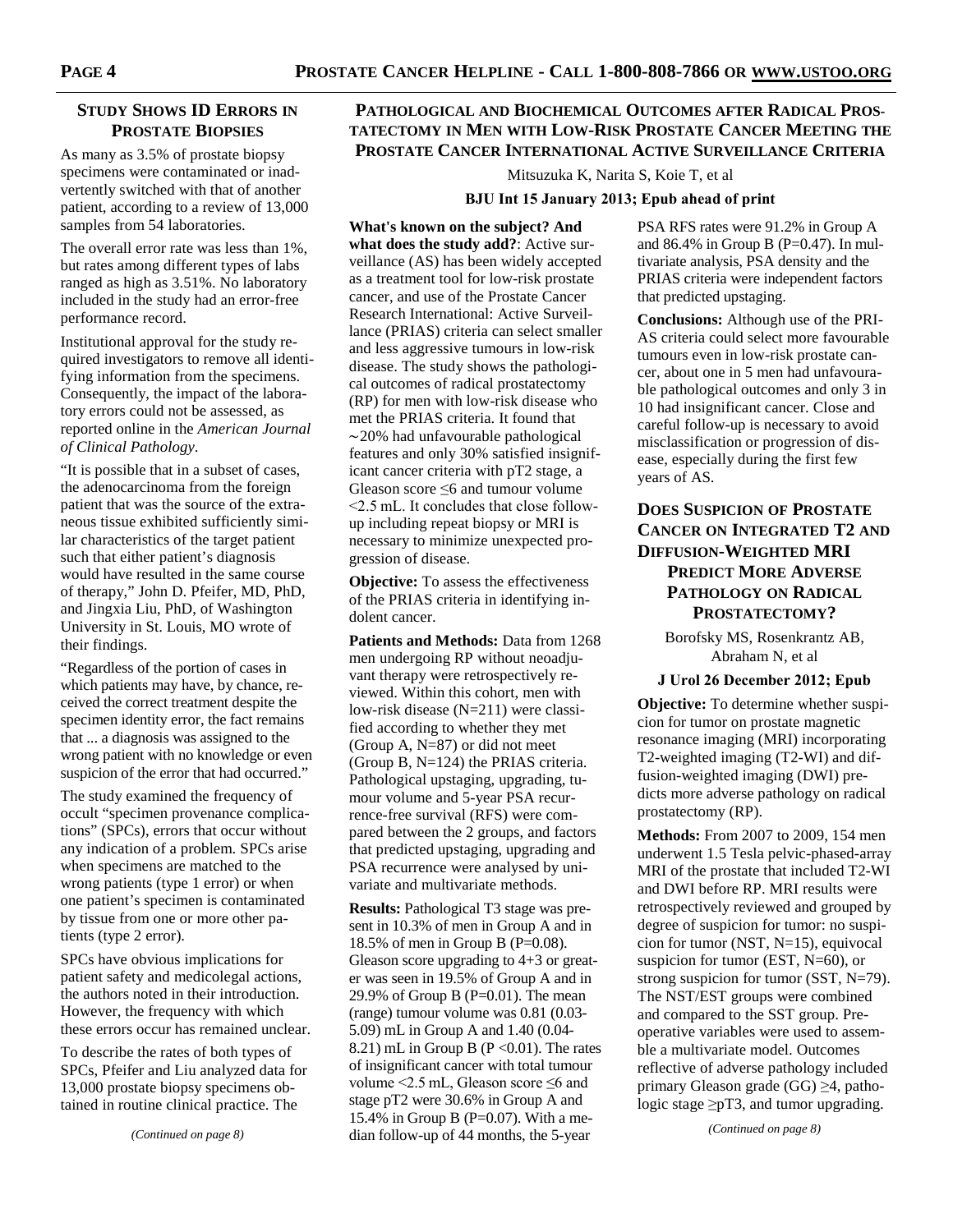# **PROSTATE CANCER PROGRES-SION MAY BE PREVENTED BY A HIGH FIBER DIET**

A high-fiber diet may have the clinical potential to control the progression of prostate cancer in patients diagnosed in early stages of the disease.

The rate of prostate cancer occurrence in Asian cultures is similar to the rate in Western cultures, but in the West, prostate cancer tends to progress, whereas in Asian cultures it does not. Why? A University of Colorado Cancer Center study published in the January 2013 issue of the journal *Cancer Prevention Research*  shows that the answer may be a highfiber diet.

The study compared mice fed with inositol hexaphosphate (IP6), a major component of high-fiber diets, to control mice that were not. Then the study used MRI to monitor the progression of prostate cancer in these models.

"The study's results were really rather profound. We saw dramatically reduced tumor volumes, primarily due to the anti -angiogenic effects of IP6," says Komal Raina, PhD, research instructor at the Skaggs School of Pharmacy and Pharmaceutical Sciences, working in the lab of CU Cancer Center investigator and School of Pharmacy faculty member, Rajesh Agarwal, PhD.

Basically, feeding with the active ingredient of a high-fiber diet kept prostate tumors from making the new blood vessels they needed to supply themselves with energy. Without this energy, prostate cancer couldn't grow. Likewise, treatment with IP6 slowed the rate at which prostate cancers metabolized glucose.

Possible mechanisms for the effect of IP6 against metabolism include a reduction in a protein called GLUT-4, which is instrumental in transporting glucose.

"Researchers have long been looking for genetic variations between Asian and Western peoples that could explain the difference in prostate cancer progression rates, but now it seems as if the difference may not be genetic but dietary. Asian cultures get IP6 whereas Western cultures generally do not," Raina says.

*Medical News Today, 11 January 2013* 

# **REDUCE STUDY FOLLOW-UP**

*(Continued from page 1)* 

Shortly after the REDUCE study's conclusion, Dr. Grubb and co-investigators followed participants with a clinic visit. They also conducted up to two annual telephone calls, collecting patient data on prostate cancer events, chronic medication use, prostate specific antigen levels, and serious adverse events. No drugs were administered and no additional biopsies were performed except those "for-cause" when clinically indicated.

Results showed that few new prostate cancers were detected during the twoyear follow-up in either treatment group and no deaths were reported. However, the former dutasteride group produced double the number of cancers than the former placebo group (14 vs. 7). Investigators hypothesize that any prostate cancer that may have been suppressed by dutasteride during REDUCE was no longer being suppressed for those subjects who did not continue on 5ARI therapy. To some extent, observations during the follow-up study support this concept.

Using Gleason scores, the system used to evaluate the prognosis of prostate cancer, no high grade prostate cancers (Gleason Score 8-10) were detected. No new safety issues surfaced.

More men from the placebo group underwent biopsy (11.6 percent) than men from the dutasteride group (7.9 percent). A higher incidence of prostate cancer (1.3 percent) was observed in men in the dutasteride group who did not continue 5ARI treatment. Overall, men in either group who took a 5ARI during the follow -up study tended to have fewer cancers.

"Although this study provides real-world observational data for subjects who had been randomized to four years of dutasteride therapy, it has limitations," cautions Dr. Grubb. "Men in the at-risk population had a low risk of prostate cancer diagnosis due to several prior negative biopsies and corresponding conclusions are specific to the population studied. In addition, some men who dropped out of REDUCE early may have been off dutasteride treatment for longer than the twoyear observational period."

*Medical News Today, 24 January 2013* 

#### **ASK DOCTOR SNUFFY MYERS**

Editors' note: Us TOO has invited certain physicians and others to provide information and commentary for the *HotSheet* to enrich its content to empower the reader. This column contains the opinions and thoughts of its author and is not necessarily those of Us TOO International.

**Question 1:** What do you think of the Metabolic pH Transfer Factor, Alkaline and Acidic foods diet? Also, why isn't the Navarro Urine Sampling test being used more instead of PSA blood tests?

These options are not commonly used because they are worthless. No one wants to waste their time and money. I have written extensively about the folly of acid and alkaline manipulations. I am frankly tired of repeating this over and over. I will limit my comments to a simple statement: you cannot safely make your body acid or alkaline. I suggest you start by reading the article on "acid-base homeostasis" in Wikipedia. In my opinion, any health care provider that proposes to alter the pH of your body is either incompetent enough not to understand basic biology or a fraud or both.

**Question 2:** The Robotic process is new, and I have read articles, including the Chodak evaluation, where the issue of infected margins are tough to find with Robotics, and even tougher to find in nodes. The Robotic surgeons have told me that they can find affected areas visually with light and magnification capabilities of the laparoscope. I would like to know your thoughts about this matter.

In skilled hands, robotic prostatectomy is a dramatic improvement over open surgery. The major problem is that this is difficult surgery and too many surgeons are doing this when they lack the skill to do it well. Specifically, I think Dr. Chodak is completely wrong and that the best robotic surgeons are more likely to have clean surgical margins if the capsule has been penetrated.

I see a lot of men with PSA recurrence after surgery. In a vast majority of cases, the recurrent disease is in the lymph nodes in the pelvis or the lower abdomen. I think this proves even the best surgery is ineffective at the detection or treatment of lymph node metastases.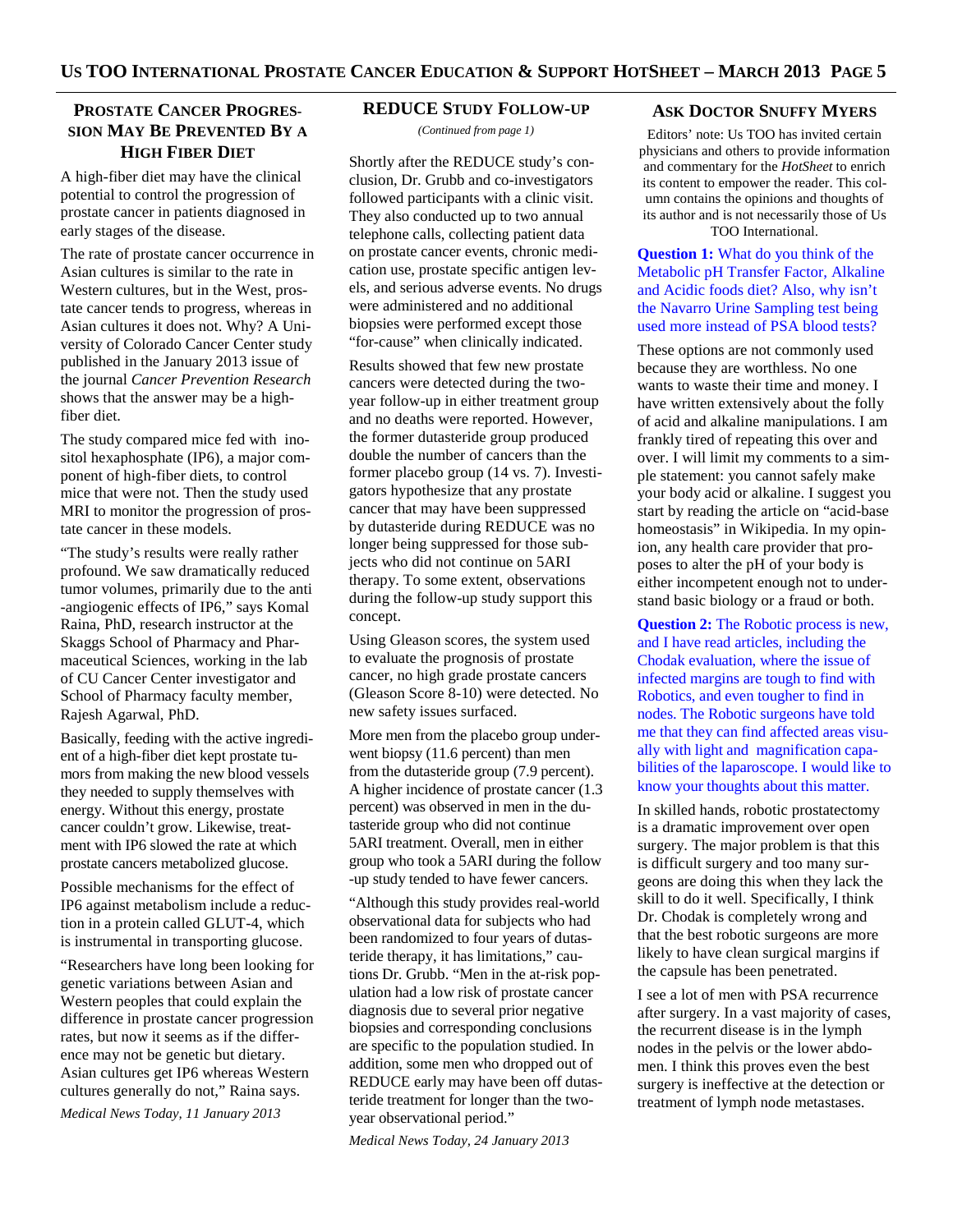#### **'SMARTER' PSA TESTING**

*(Continued from page 1)* 

vs. 50 years), frequency of subsequent testing, age at which to stop testing, and different PSA cutoff values for biopsy referral. They also assessed screening recommendations from the American Cancer Society and the National Comprehensive Cancer Network.

Compared with a reference strategy of annual screening for men aged 50 to 74 years with a PSA cutoff of 4.0  $\mu$ g/L (4.0) ng/mL) for biopsy, more aggressive strategies decrease prostate cancer mortality. However, the authors write, "the harms of unnecessary biopsies, diagnoses, and treatments may be unacceptable."

Instead, less frequent testing and more conservative considerations for biopsy, particularly in older men, translated into "substantial improvements" in the risk– benefit tradeoff of PSA testing by preserving screening's survival advantage. For example, screening using an agedependent PSA cutoff after age 69 reduced overdiagnosis risk from 3.3 to 2.3% vs. the reference protocol. At the same time, the risk for prostate cancer death only increased from 2.15 to 2.3%

John Concato, MD, MPH, from the Veterans Affairs Connecticut Healthcare System, West Haven, and Yale University, New Haven, CT, wrote an accompanying editorial. In that he stated, "The model itself is mathematically meticulous and conceptually interesting, and the conclusions are reasonable – but the corresponding clinical relevance is limited. The results, presented as tradeoffs and involving calculations that often differ by only a fraction of a percentage point, are not likely to change clinical practice."

An inability to assess cancer grade progression or clinical stage of disease were among the study's potential limitations. *Medscape Medical News, 4 February 2013* 

**Want to learn more about local prostate cancer support group activities? Read the**

# CHAPTER NEWS!

**at www.ustoo.org!**

# **DOC MOYAD'S WHAT WORKS & WHAT IS WORTHLESS COLUMN, ALSO KNOWN AS "NO BOGUS SCIENCE" COLUMN**

#### **"Wait? If I exercise while I am on a statin drug then the risk of dying younger goes down another 70%?! You have to be kidding me Moyad !"**

Mark A. Moyad, MD, MPH, Univ. of Michigan Medical Center, Department of Urology

**Editors' note**: Us TOO has invited certain physicians and others to provide information and commentary for the *HotSheet* to enrich its content to empower the reader. This column contains the opinions and thoughts of its author and is not necessarily those of Us TOO International.

Bottom Line: A new prospective study from the Veterans Affairs Medical Center found a lower risk of dying from any cause when on a statin (cholesterol lowering drug). However, the risk of death further decreased with fitness! In fact, the best fit individuals had a 70% reduction in death compared to the least fit! So, if you are on one of these drugs, get off your gluteus maximus and also give me 30-60 minutes per day! Ahhh I sound like a US Army Drill Sergeant! Good! Now drop and give me 25 pushups or 25 dollars (research and beer funds are low these days)!

Do you know how many prostate cancer support group or medical meetings I have lectured to over the last 25 years? 1000? 2000? 3000? Maybe. Do you know how many men in those groups, be it men with prostate cancer or health care professionals, have come up to me after my lecture and asked me why they need to really exercise if their cholesterol is already so low on a statin? 1000? 2000? 3000? YES! When did we reach the point where we thought a pill was going to do all the work and we did not have to invest in our health? I have always referred to studies that clearly showed that taking a magic pill is never enough and there are subtle but large rewards for those that invest added workout time in their lives. Now, here comes arguably the most powerful study to ever show that exercise matters even when taking a pill. A 70% REDUC-TION!!! "ARE YOU KIDDING ME?" (John McEnroe Circa 1980 or Bobby Knight when he was the coach of the Indiana basketball team or my dad when I was 16 years old and told him I wrecked the car). This work would win a noble prize if it were all about a pill! The men that were most fit in this study were able to reach 9 MET peaks on an exercise machine, but men that could do just 7 MET also did almost as well. Think about this the next time you get on a treadmill or elliptical machine.

You get 1 MET for sitting on the couch and 3-5 MET for just moving and 5-7 MET for a light jog and 7-9 MET for more hard core sweat-a-lot exercises. The bottom line is that just exercising 30-60 minutes per day basically allows many individuals to reach this exercise capacity. So, the next time you see me at a meeting and ask me if it matters if you exercise despite having such great numbers on a high-dose statin drug I am going to laugh and smile and just go "Hey buddy (or budette), did you read the March issue of the US TOO Hot-Sheet?!" And, then I am going to ask you to give some money and buy me some beer! Ohhh, and then I am going to say "Go Blue" if you are wearing any T-shirt that is from another Big Ten school or any college that is not Michigan. And, then if you are larger than me I am going to start running fast in the opposite direction because I can do 9 METs and more baby!

#### Reference:

Kokkinos PF, Faselis C, Myers J, et al. Lancet 381: 394-399, 2013.

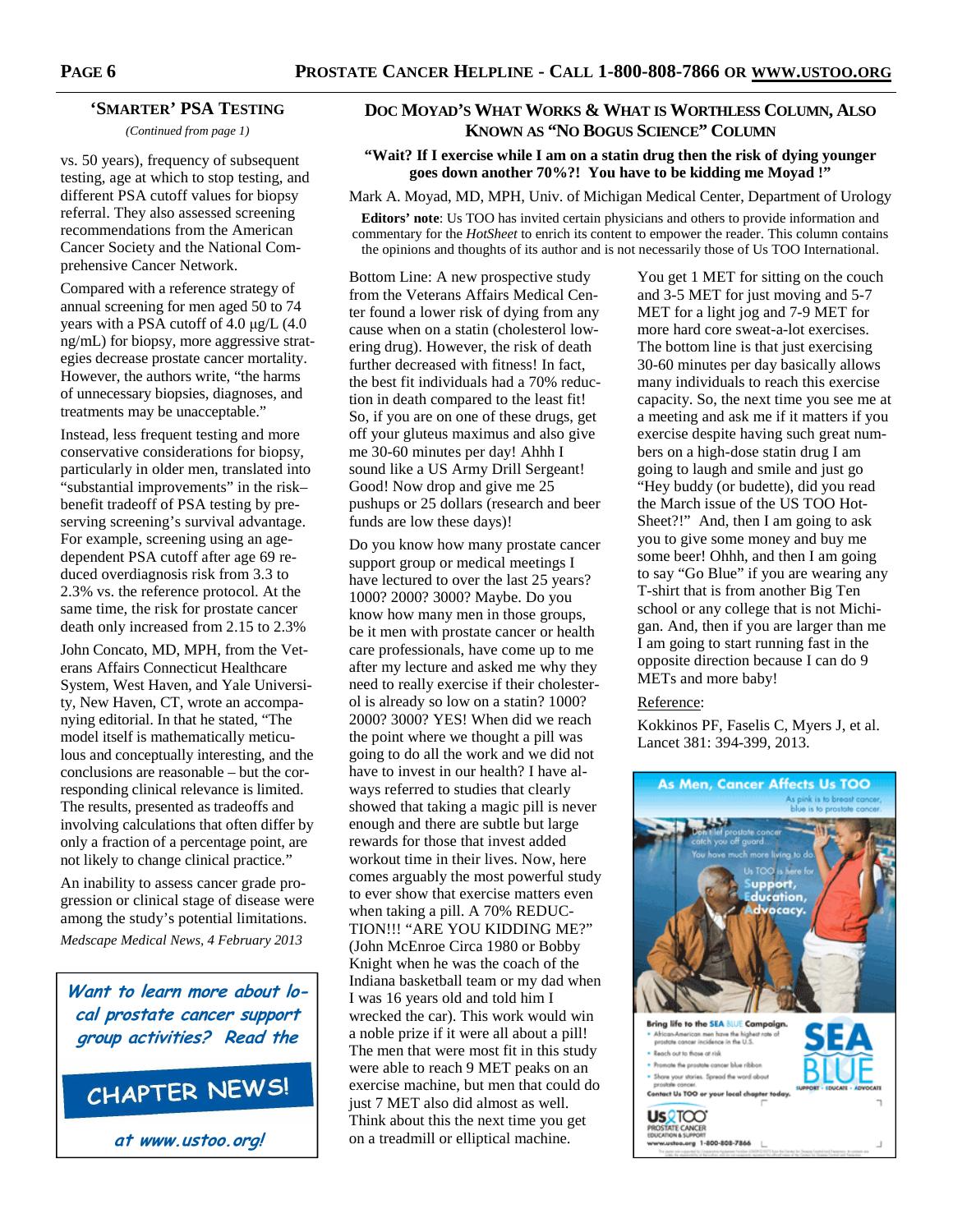# **IS AN EXTENDED 20-CORE PROSTATE BIOPSY PROTOCOL MORE EFFICIENT THAN THE STANDARD 12-CORE? A RAN-DOMIZED MULTICENTER TRIAL**

Irani J, Blanchet P, Salomon L, et al

#### **J Urol 8 January 2013; Epub**

**Purpose:** The aim of this study was to determine the impact of increasing the number of cores from 12 to 20 at initial prostatic biopsy (PB) in men suspicious of prostate cancer (PCa).

**Material and methods:** From December 2009 to November 2011, patients in 7 centers scheduled for a first PB, with a PSA < 20 ng/mL and no nodule on digital rectal examination, were invited to participate in this superiority trial. Patients were randomized to a 12-core (PB12 group) or a 20-core (PB20 group) protocol. The primary end point was cancer detection rate (CDR). Secondary end points were cancer characteristics, rate of complications and patient's tolerance assessed by a self-completed booklet before PB and at day 5 and day 15.

**Results:** A total of 339 patients were randomized. Preoperative variables were similar in both groups. Cancer was detected in 71 patients (42.0%) in PB12 group and in 81 patients (48.8%) in PB20 group: the difference was not significant (p>0.2). Gleason score and cancer length measured on PB cores were not significantly different between groups. Although CDR rate was linked to prostate volume, this was not affected by the number of extracted cores (p> 0.4). Complications number and seriousness were comparable in both arms. No significant difference was noted regarding side-effects and tolerance as selfassessed by the patient at day 5 and day 15 following PB.

**Conclusions:** Our findings suggest that there is no significant advantage in using a 20-core biopsy protocol vs 12-core protocol during an initial PB.

# **DOCTOR CHODAK'S BOTTOM LINE**

Due to an unfortunate accident that injured his knee, Dr. Chodak was unable to submit his regular column before this issue's printing deadline. We all hope he has an uneventful and speedy recovery and look forward to seeing his column in the April 2013 HotSheet.

#### **WORKOUTS CUT PROSTATE CANCER RISK IN WHITES**

Another benefit of exercise – at least for Caucasian men  $-$  is that it may cut the risk both of developing prostate cancer and having high-grade disease, researchers reported.

In a prospective study, Caucasian men suspected of prostate cancer and scheduled for biopsy were less likely to have the disease if they were at least moderately active, according to Lionel Bañez, MD, of the Durham Veterans Affairs Medical Center in Durham NC, and colleagues.

If they did have cancer, they were significantly less likely to have high-grade disease if they had been working out regularly, Bañez and colleagues reported online in the journal *Cancer*. On the other hand, exercise was not associated with prostate cancer risk among black men, or with the risk of high-grade disease, the researchers found.

Bañez and colleagues looked at results, stratified by race and exercise levels, of biopsies for 307 men suspected of prostate cancer. Exercise, assessed by a questionnaire before the procedure, was broken into 4 categories of metabolic equivalent (MET) hours per week: fewer than 3 was sedentary, 3 through 8.9 was mildly active, 9 through 17.9 was moderately active, and 18 or more was highly active.

The study cohort included 164 white men and 143 blacks, with average age of 64. There was no difference between the racial subgroups in the amount of exercise, the authors found. Biopsies found cancer in 125 men, including 54 who had high-grade disease, they reported.

Multivariate regression analysis showed that, when exercise was treated as a continuum, it did not predict a positive biopsy in the overall cohort or among the black subgroup. But among the Caucasian participants, the odds ratio for a positive biopsy was 0.90 (95% CI 0.82



to  $1.00$ ,  $P=0.04$ ). In multivariate regression analysis based on different levels of exercise, using the sedentary group as a reference, Caucasian men who were at least moderately active – with more than 9 MET hours a week – had an odds ratio for a positive biopsy of 0.47 (95% CI 0.22 to 0.99, P=0.047).

Again, there was no significant benefit for any level of exercise among the black participants, Bañez and colleagues found. Among the men with cancer, they found an inverse relationship between exercise and the risk of high-grade disease (OR 0.87, P=0.01). Further analysis, as a function of race, showed that the relationship remained significant only among the white participants.

The reasons for the disparity remain unclear, although Bañez and colleagues noted there are several possible mechanisms that might play a role, including hormonal profiles and genetic susceptibilities that differ between races.

"Further studies are needed to investigate the mechanism behind this racial disparity in deriving cancer-related benefits from exercise which disfavors African American men," Bañez said in a statement.

The researchers cautioned that the cohort was small, which raises the possibility that the findings are the result of chance. In addition, factors that were not measured, such as diet, might have played a role, they added.

Bañez and colleagues also pointed out that the questionnaire, although a validated instrument did not specify the exact time frame meant by the word "current" when it asked about "current exercise," and "is therefore subject to the participant's interpretation."

*MedPage Today, 11 February 2013*